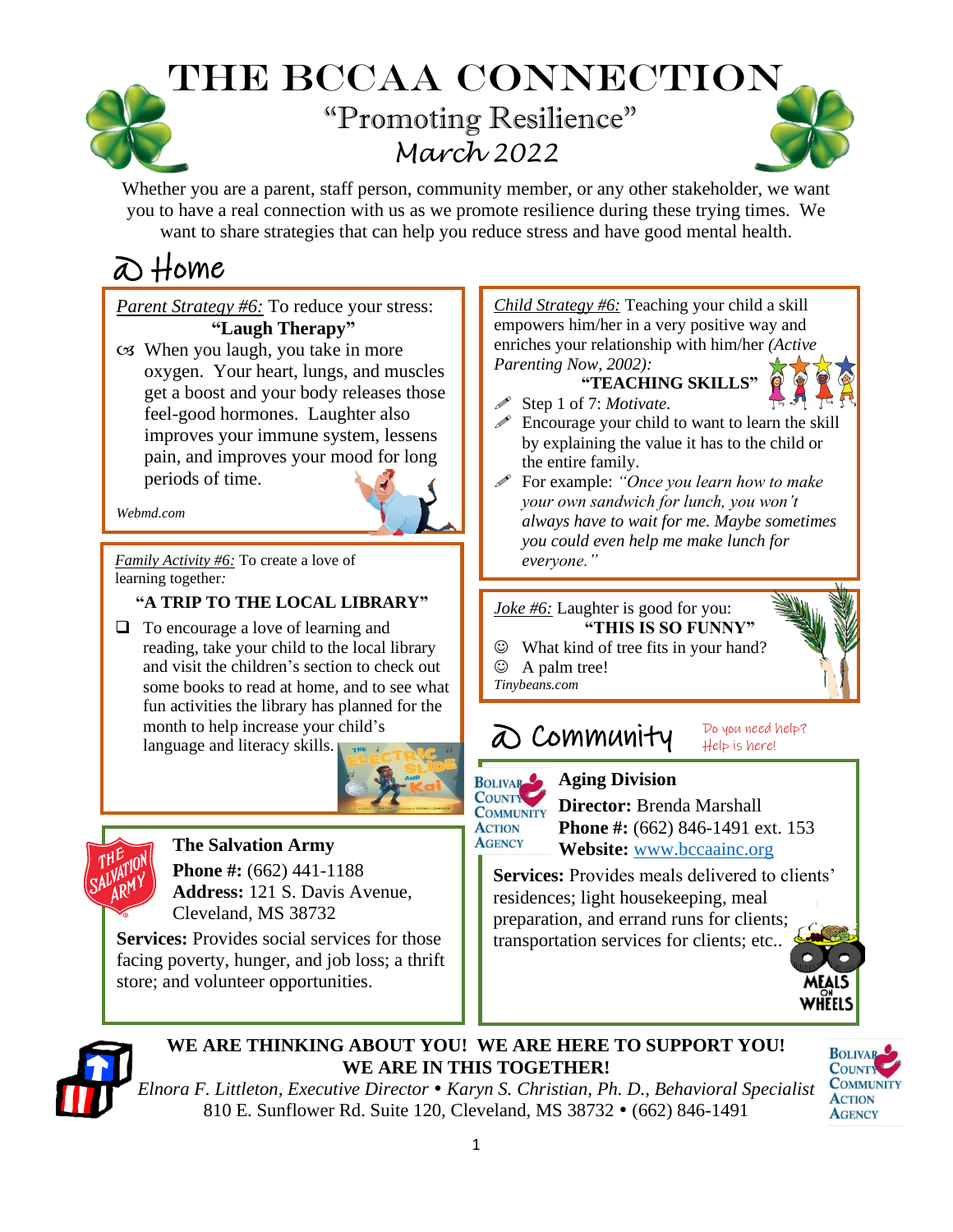#### *Occupational Self-Care Strategy #6: A little inspiration……. Verywellmind.com* **"Remember the Rewards" POLAR BEARS** A Jouful 'toon by Mike Waters When things get difficult, remind yourself of 2014 Michael D. Waters why you're doing this in the first place. Keep I'M SO SORRY YOU WERE THAT'S NICE, BUT your eyes on the prize and try to remember SENT HERE BY MISTAKE! IT'S NOT GOING TO the rewards you find or used to find in your MY THOUGHTS ARE WITH YOU! DO HIM MUCH GOOD! work. KEEP WARM AND WELL FED! If you're having a difficult time, see if you can add a few extra rewards for yourself – give yourself a treat at the end of the day as a reward for hard work. Rewards can be as simple as treating yourself to a favorite meal  $\ddot{\circ}$ to allowing yourself time to do something you www.joyfultoons.com enjoy to spending an evening with friends. *Physical Self-Care Strategy #6:* **LOVI "EVERY LITTLE BIT COUNTS"**  $\mathbb{I}$ **SUN** WORDS **X** Drink more water daily. **BEAR** ONLY **DELIVER TO** If needed, seek **FLORIDA** "Life's most persistent and urgent professional help: **Z00** question is, 'What  $\bullet$  Dr. Nadia Bethley, are you doing for Clinical MW others?'." Psychologist @ ~ Dr. Martin Delta Health Dear children, let us not love with words or speech but with Luther King,  $\mathbb{S}_{\text{max}}^{\text{max}}$ Center actions and in truth.  $-1$  JOHN 3:18 NIV Jr.  $u$  ork

### Just say "NO" to alcohol, drugs, unsafe sex, & domestic violence!



Upcoming Events

- 3/1-3/31 Text BRIGHT to 274448 to receive free parenting tips, information, games, and resources to improve family outcomes
- **3/1-3/31 Mardi Gras; Ash Wednesday; Read** Across America; Employee Appreciation Day; St. Patrick's Day
- <sup> $\circledR$ </sup> 3/13 Daylight Saving
- $\circ$  3/14-18 Spring Break (No School/Work)
- <sup>3/20</sup> First Day of Spring

Executive Director's Corner

March is here, and Spring is near. Take the time this month to take care of yourself a little more. Maya Angelou once stated, "If I am not good to myself, how can I expect anyone else to be good to me?" So, be good to yourself, and be good to

others. If you or anyone you know need assistance with rental payments and/or utilities payments, please contact our agency so that we can help support you in any way that we can.





### **WE ARE THINKING ABOUT YOU! WE ARE HERE TO SUPPORT YOU! WE ARE IN THIS TOGETHER!**

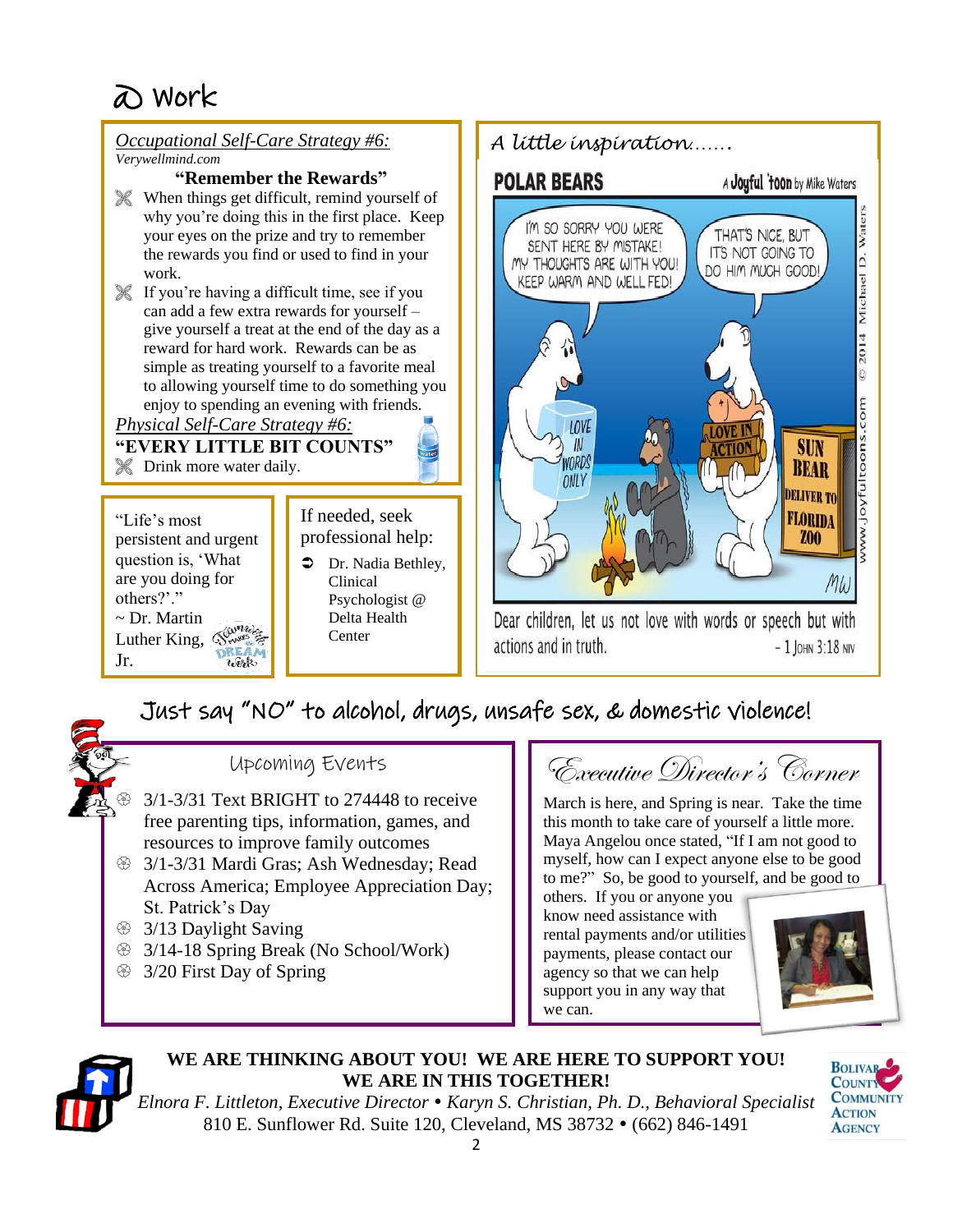

Ya sea que sea un padre, un miembro del personal, un miembro de la comunidad o cualquier otra parte interesada, queremos que tenga una conexión real con nosotros mientras promovemos la resiliencia durante estos tiempos difíciles. Queremos compartir estrategias que pueden ayudarlo a reducir el estrés y tener una buena salud mental.

# @ Hogar

*Estrategia para padres #6:* Para reducir su estrés:

#### **"Terapia de la risa"**

 Cuando te ríes, tomas más oxígeno. Tu corazón, pulmones y músculos reciben un impulso y tu cuerpo libera esas hormonas que te hacen sentir bien. La risa también mejora su sistema inmunológico, disminuye el dolor y mejora su estado de ánimo durante largos períodos de tiempo.

*Webmd.com* 

*Actividad familiar #6:* Para crear un amor por aprender juntos*:*



#### **"UN VIAJE A LA BIBLIOTECA LOCAL"**

❑ Para fomentar el amor por el aprendizaje y la lectura, lleve a su hijo a la biblioteca local y visite la sección de niños para sacar algunos libros para leer en casa y para ver qué actividades divertidas ha planeado la biblioteca para el mes para ayudar a aumentar la capacidad de su hijo. habilidades lingüísticas y de alfabetización.



**El Ejército de Salvación**

**Teléfono #:** (662) 441-1188 **Dirección:** 121 S. Davis Avenue, Cleveland, MS 38732

. **Servicios:** Brinda servicios sociales para quienes enfrentan pobreza, hambre y pérdida de empleo; una tienda de segunda mano; y oportunidades de voluntariado.

*Estrategia infantil #6:* Enseñar a su hijo una habilidad lo empodera de una manera muy positiva y enriquece su relación con él/ella (*Active Parenting Now, 2002*): **"HABILIDADES DE ENSEÑANZA"**

Paso 1 de 7: *Motivar*.

- $\mathscr N$  Anime a su hijo a querer aprender la habilidad explicándole el valor que tiene para el niño o para toda la familia.
- Por ejemplo: *"Una vez que aprendas a hacer tu propio sándwich para el almuerzo, no tendrás que esperarme siempre. Tal vez a veces incluso podrías ayudarme a preparar el almuerzo para todos".*

#### *Chiste #6:* La risa es buena para ti:

**"ESTO ES TAN DIVERTIDO** 

☺ ¿Qué clase de árbol cabe en tu mano?

☺ ¡Una palmera!

#### *Tinybeans.com*

### @ Comunidad



 **División de Envejecimiento Directora:** Brenda Marshall  **Teléfono #:** (662) 846-1491 ext. 153  **Sitio web:** [www.bccaainc.org](http://www.bccaainc.org/)

¿Necesitas ayuda? ¡La ayuda está aquí!

**Servicios:** Proporciona comidas entregadas en las residencias de los clientes; tareas domésticas ligeras, preparación de comidas y diligencias para los clientes; servicios de transporte para clientes; etc..





**WE ARE THINKING ABOUT YOU! WE ARE HERE TO SUPPORT YOU! WE ARE IN THIS TOGETHER!**